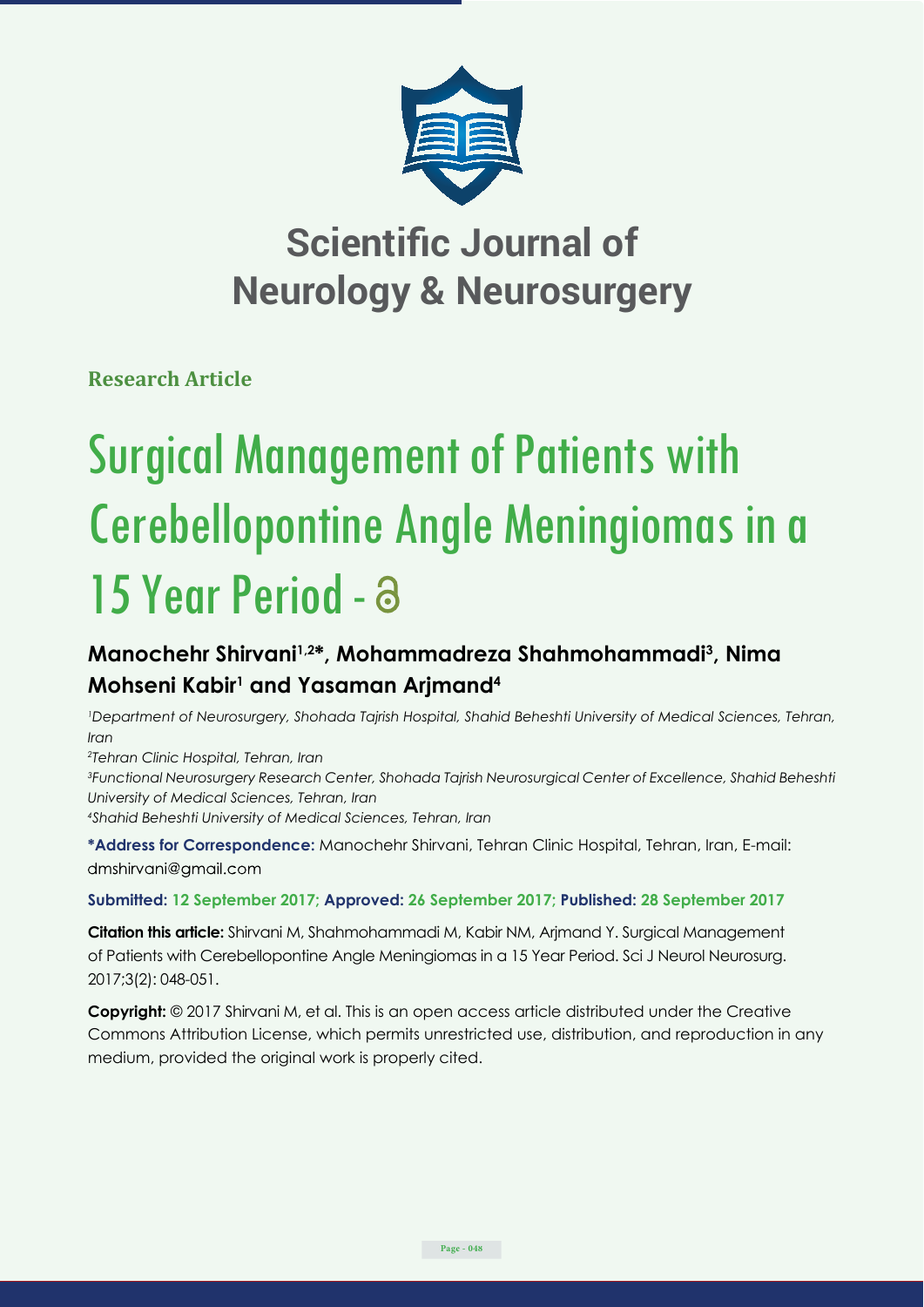#### **ABSTRACT**

**Background:** Cerebellopontine Angle (CPA) meningiomas comprise 10% of all intracranial meningiomas and due to their location, are producing different surgical challenges. This study is evaluating surgical management and clinical outcome of CPA meningiomas operated during 15 years.

Materials and Methods: In a 15year period, 29 patients with definite CPA meningioma enrolled in the study. Most of the patients underwent suboccipital retrosigmoid approach (n=24), followed by combined retrolabyrinthine-retrosigmoid and translabyrinthine (n=5). Demographic data as well as neurological status and imaging features were recorded and analyzed in pre and postoperative period.

**Results:** Headache (n=17), hearing loss (n=15) and facial hyposthesia (n=10) were the most common presenting symptoms. Gross total resection (GTR) and subtotal resection was achieved in 79.3% and 17.2% respectively. Trigeminal (V) nerve function was significantly improved after operation (62% vs. 34.4%, p value < 0.05). Vestibulocochlear (VIII) nerve function was also significantly improved in postoperative assessment (51.72% vs. 20%, P value<0.05). 1 patient discharged with multiple cranial nerve deficits and another patient expired after operation. Postoperative complications included cerebrospinal fluid leakage, pneumonia, deep vein thrombosis and hydrocephalus. Tumor volume > 2.5 cm3 was significantly associated with higher incidence of postoperative neurological deficits.

**Conclusion:** CPA meningiomas are challenging to excise. Selection of appropriate surgical approach as well as GTR may decrease postoperative neurological complications and increase survival in this group of patients.

**Keywords:** Cerebellopontine Angle; Meningioma; Suboccipital Retrosigmoid Approach; Gross Total Removal

#### **INTRODUCTION**

The lesion most comparable with a meningioma was first reported by Felix Plater in 1614 [6]. In 1915, Harvey Cushing considered that meningeal tumors arose from arachnoidal cap cells. Seven years later, Cushing proposed the term meningioma for these tumors and the term achieved global acceptance. Working together with his student, Percival Bailey, he adopted a histopathological classification system composed of meningothelial, fibroblastic, angioblastic, and osteoblastic. Later, Bailey and Bucy expanded the initial histopathological classification of meningiomas, which was similar to the new WHO histopathological classification 2007 [7]. According to the literature, meningiomas account for 26% of primary intracranial neoplasms, 10% being located in the Cerebellopontine Angle (CPA) [1]. Sekhar and Wright have classified meningiomas into 6 types, depending on their location and anatomical extension. Cerebellar convexity and lateral tentorial meningiomas extend to tentorium, transverse and sigmoid sinus; CPA meningiomas extend to petrous ridge and Internal Auditory Canal (IAC); jugular foramen meningiomas may extend to cerebello-medullary angle, internal jugular vein and extracranial sites; petroclival meningiomas extend to upper  $2/3<sup>rd</sup>$  clivus, cavernous sinus, meckle's cave and petrous ridge; foramen magnum meningiomas may extend to lower third of clivus and C1 and C2 area and finally, the *unclassified* meningiomas have desire for entire clivus [2]. The location of a CPA meningioma affects clinical outcome. The most important involvement of anatomical locations includes: IAC, jugular foramen, cranial nerves involvement and bony invasion [3]. Patients commonly complain from long standing slow progressive symptoms, such as headache and cerebellar symptoms and most commonly, cranial nerve involvement with hearing loss, facial pain and numbness [4]. Microsurgical resection is the treatment of choice for the majority of these lesions; however, variable locations, large size at diagnosis and frequent neurovascular invasion are challenging factors to the surgeons [5]. In this study, we have described the surgical and clinical post-operative outcome of 29 patients surgically treated for CPA meningioma over a 15-year period.

#### **MATERIALS AND METHODS**

Twenty-nine meningiomas out of 187 patients with CPA tumors (%15.5) that were referred to Shohada Tajrish hospital and operated during 15 years (from 2000 to 2015) were included in this study. Our inclusion criteria were pre-operative Magnetic Resonance Imaging (MRI) investigation of the CPA area and definite post-operative histopathological diagnosis of meningioma (Figure 1: A-C). Patients without pre- and post-operative MRI, neurofibromatosis, multiple intracranial and intra-spinal neoplasms and previous radiotherapy were excluded. Patient's data, including surgical records, discharge letters, histological reports, follow-up records, and imaging studies, were analyzed. Collected data were studied for patient's age and sex, tumor site of origin, duration of first presenting symptom,

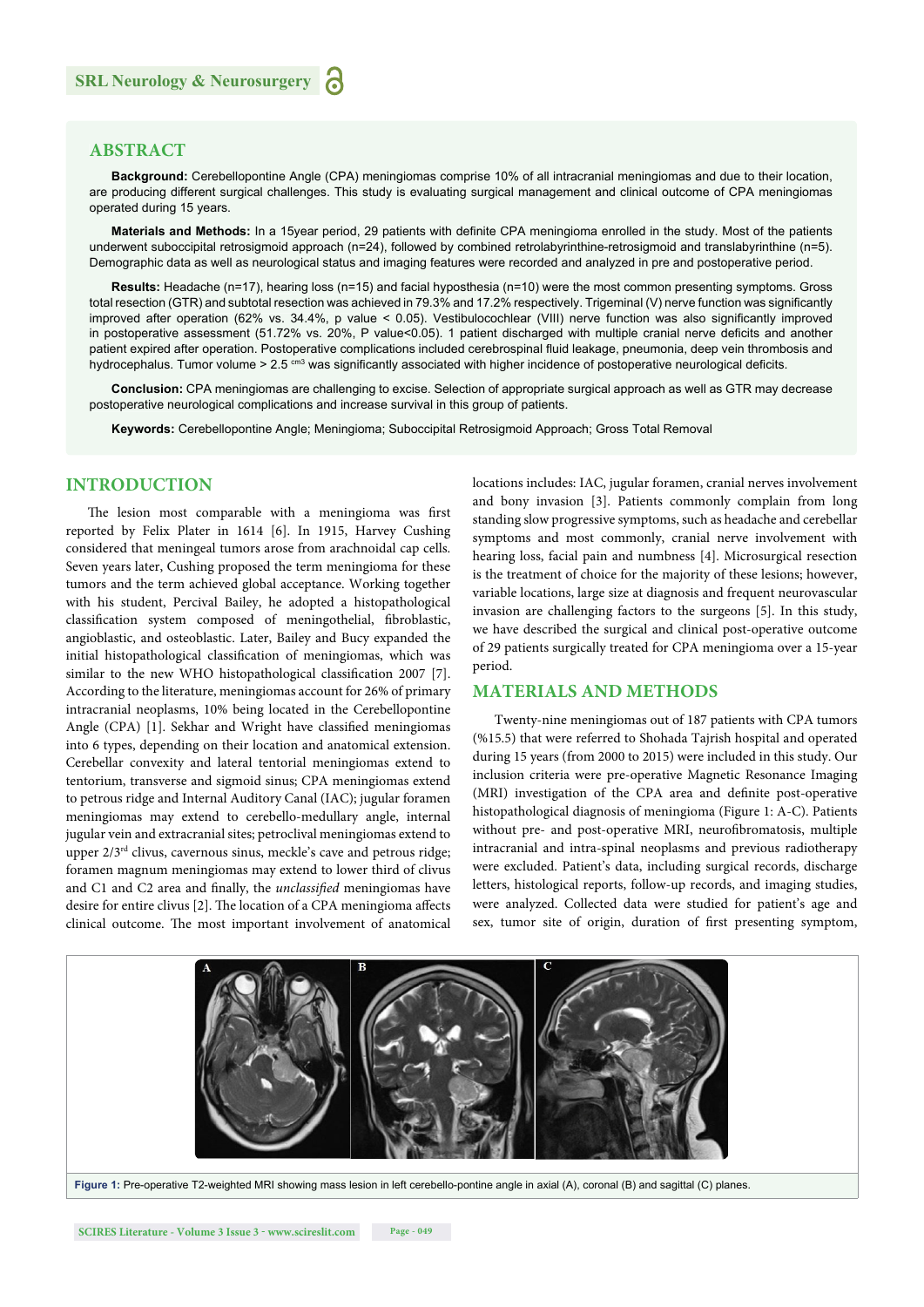neurological deficits, neuro-imaging appearance, surgical approach, and outcome as well as clinical and neuro-imaging findings at followups. Gross-total resection (GTR) was defined as the complete absence of the lesion on post-operative MRI. Additionally, imaging studies and operative reports were used to determine tumor extension into the IAC and jugular foramen. Retrosigmoid suboccipital approach was the standard surgical procedure. Data were analyzed using SPSS (version 19, SPSS Statistics/IBM Corp, Chicago IL, USA) using Mann-Whitney, Student's t-test and Chi-square tests. This study was conducted under the principles of the Helsinki Declaration and approved by the Ethics Committee of Shohada Tajrish hospital

#### **RESULTS**

From the 29 patients, 22 were female (75.8%) and female to male ratio of 3.1:1. Mean age of patients was 49.27 (±1.27) years. Most of the patients presented with cranial nerve dysfunction. Based on World Health Organization (WHO) classification, 18 patients (62%) have meningo the liomatous type and 6 patients (20.6%) have mixed type. Fibrous and psammomatous were observed in 3 (10.3%) and 2 (6.9%) patients respectively.

Presenting symptoms included headache that was observed in 17 patients (58.6%) followed by hearing loss in 15 patients (51.7%), vertigo in 11 cases (37.9%) and facial pain and facial hyposthesia in 10 cases (34.4%). Other less common presenting symptoms were tinnitus in 5 (17.2%) and dysphagia, diplopia and limb paresis, each in 2 (6.8%) patients (Table 1).

Twenty four patients underwent suboccipital retrosigmoid approach (82.8%), followed by combined retrolabyrinthineretrosigmoid and translabyrinthine in 5 patients (17.2%).

Gross total removal (GTR) was achieved in 23 cases (79.3%), followed by subtotal resection (STR) in 5 cases (17.2%). Due to surgical complications, one patient underwent biopsy only (Table 2).

Based on pre-operative and intra-operative evaluation, mean tumor volume was 2.93 ( $\pm$ 0.38) cm<sup>3</sup>, with 3.75 cm<sup>3</sup> and 1.11 cm<sup>3</sup> being the maximum and minimum volumes. IAC and jugular foramen invasion was observed in 7 (24.1%) and 2 (6.9%) patients respectively.

In pre-operative evaluation, trigeminal (V) was the most common involved nerve in 18 patients (62%), followed by vestibulecochlear (VIII) nerve dysfunction in 15 patients (51.7%), facial (VII) nerve in 9 (31%), caudal cranial nerves in 2 (6.9%) and abducens (VI) nerve in 1 (3.5%). Two cases (6.9%) showed no nerve dysfunction in pre-operative cranial assessment. Post-operative assessment of cranial nerves revealed 14 cases (48.2%) with no nerve dysfunction, trigeminal (V) nerve as the most frequent involved nerve in 10 cases (34.4%), facial (VII) and vestibulocochlear (VIII) nerve each in 6 patients (20%) and abducens (VI) nerve in 3 patients (10.3%). Caudal nerve involvement and partial facial nerve paresis were present in 2 (6.9%) and 1 patient (3.5%) respectively (Figure 2)**.** Trigeminal (V) nerve function was significantly improved after operation (62% vs. 34.4%, pre- and post-operative; *P value<0.05*). Vestibulocochlear (VIII) nerve function was also significantly improved in postoperative assessment (51.7% vs. 20.6%; *P value<0.05*).

There was one mortality (3.5%), 1 patient showed multiple cranial nerve deficits and other post-operative complications were observed in 7 patients (24.13%), including cerebrospinal fluid (CSF) leakage in 3 (10.3%), pneumonia in 2 (6.9%), deep vein thrombosis in 1 (3.5%) and hydrocephalus in 1 (3.5%) patients (Table 3).

#### **DISCUSSION**

CPA meningiomas tend to show indolent growth pattern and most of our cases were diagnosed in advanced stages. Headache, cranial nerve dysfunction and cerebellar symptoms were the most common presenting symptoms. Of the cranial nerves, trigeminal (V) and vestibulocochlear (VIII) are the most affected nerves [8]. 18 trigeminal (62%) and 15 vestibulocochlear nerves involvement in our cases is confirmatory to the literature findings. Due to the prognostic effect of the tumor pathology on post-operative neurological outcome, differentiating CPA meningioma from vestibular schwannoma is extremely important. Broad based with dural tail along with the presence of hyperostosis are the most important radiological differentiating factors between CPA meningioma and vestibular schwannoma [9]. One of the most important factors, both of technical value for surgeon and prognostic value for the patient, is the attachment site. CPA meningiomas are mostly originating from the dura mater of tentorium and anterior petrous bone, with

| Table 1: Demographic data.    |                |            |  |
|-------------------------------|----------------|------------|--|
|                               | Number         | Percentage |  |
| Sex                           |                |            |  |
| -Male                         | 7              | 24.2%      |  |
| -Female                       | 22             | 75.8%      |  |
| Tumor histopathology          |                |            |  |
| - Meningotheliomatous         | 18             | 62%        |  |
| - Mixed type                  | 6              | 20.6%      |  |
| - Fibrous                     | 3              | 10.3%      |  |
| - Psammomatous                | $\mathfrak{p}$ | 6.89%      |  |
| Clinical manifestation        |                |            |  |
| -Headache                     | 17             | 58.6%      |  |
| -Hearing loss                 | 15             | 51.7%      |  |
| -Vertigo                      | 11             | 37.9%      |  |
| -Facial pain and hypoesthesia | 10             | 34.4%      |  |
| -Tinnitus                     | 5              | 17.2%      |  |
| -Others                       |                | 6.8%       |  |

| Table 2: Surgical procedure and results.            |        |            |  |  |
|-----------------------------------------------------|--------|------------|--|--|
|                                                     | Number | Percentage |  |  |
| Surgical approach                                   |        |            |  |  |
| -Suboccipital retrosigmoid                          | 24     | 82.8%      |  |  |
| -Combined (retrosigmoid and translabyrinthine)      | 5      | 17.2%      |  |  |
| Amount of resection                                 |        |            |  |  |
| -GTR                                                | 23     | 79.3%      |  |  |
| -STR                                                | 5      | 17.2%      |  |  |
| -Biopsy                                             |        | 3.5%       |  |  |
| OTD: Outro Total Descrition OTD: Ouklaid Descrition |        |            |  |  |

GTR: Gross Total Resection, STR: Subtotal Resection.



**Figure 2:** Pre-operative and post-operative nerve function status.